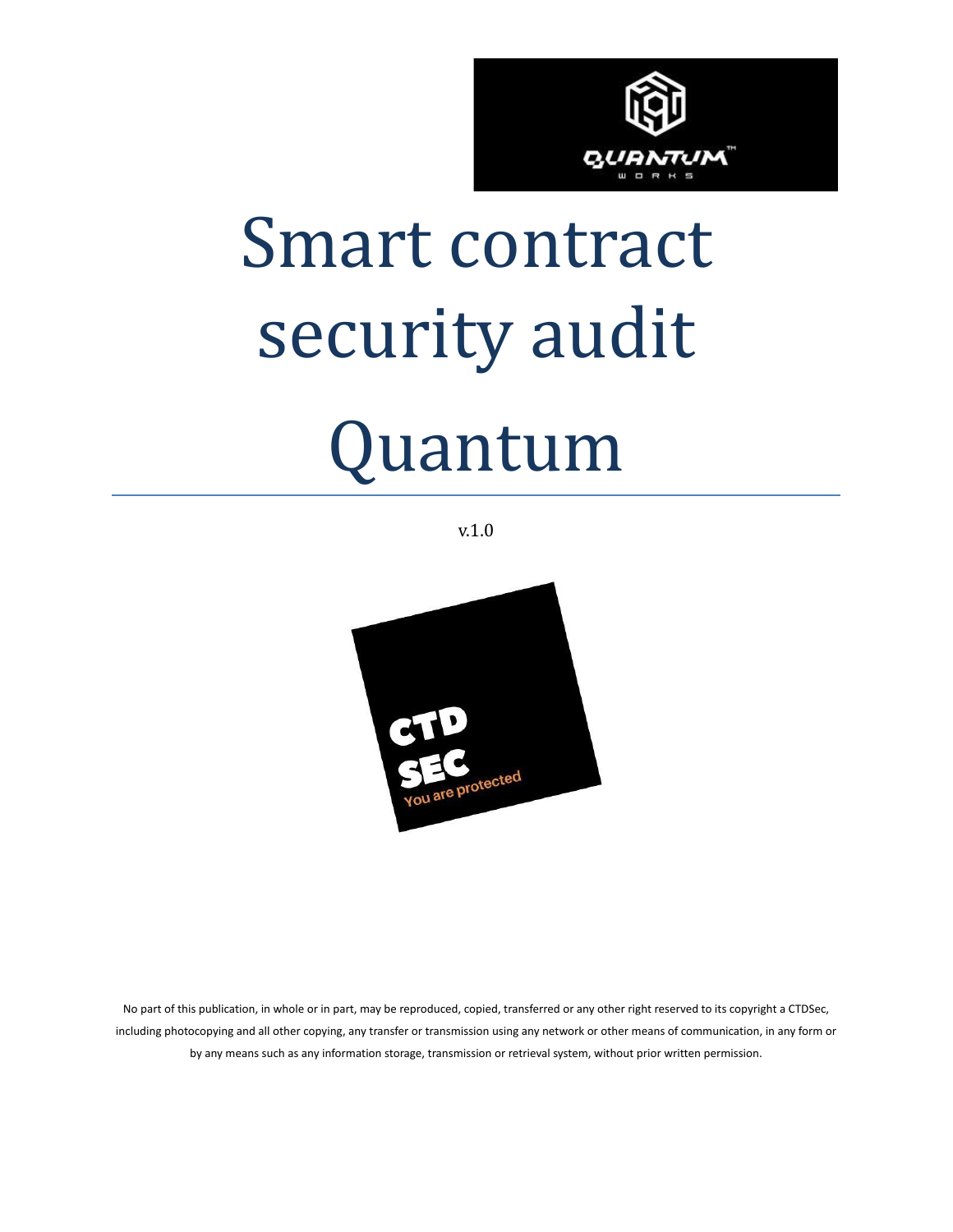#### **Table of Contents**

| 1.0 Introduction                 |    |  |
|----------------------------------|----|--|
| 1.1 Project engagement           | 3  |  |
| 1.2 Disclaimer                   | 3  |  |
| 2.0 Coverage                     | 3  |  |
| 2.1 Target Code and Revision     | 3  |  |
| 2.2 Attacks made to the contract | 4  |  |
| 3.0 Security Issues              | 6  |  |
| 3.1 High severity issues [0]     | 6  |  |
| 3.2 Medium severity issues [0]   | 6  |  |
| 3.3 Low severity issues [1]      | 6  |  |
| 4.0 Summary of the audit         | 11 |  |
|                                  |    |  |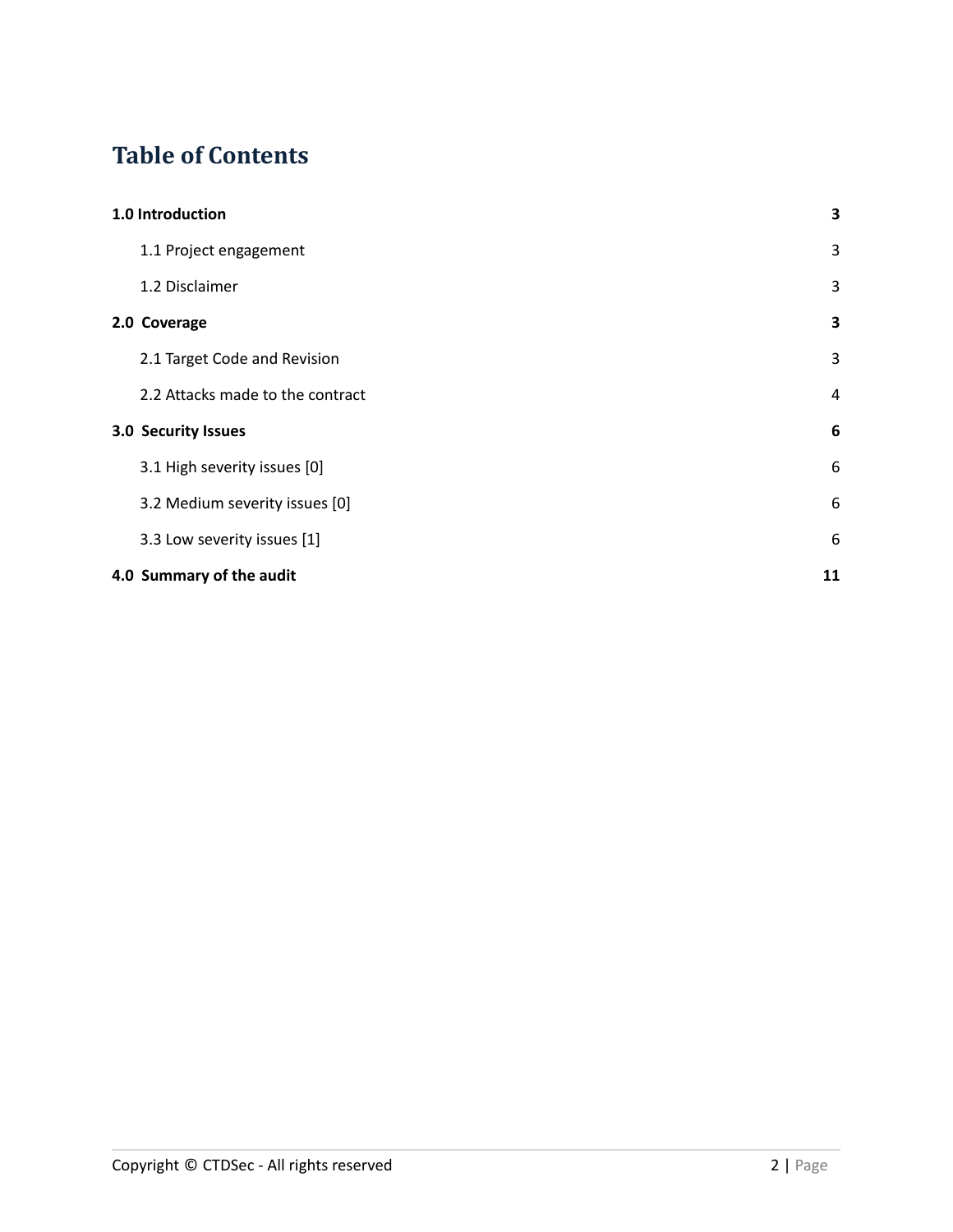## <span id="page-2-0"></span>**1.0 Introduction**

#### <span id="page-2-1"></span>**1.1 Project engagement**

During May of 2021, Quantum engaged CTDSec to audit smart contracts that they created. The engagement was technical in nature and focused on identifying security flaws in the design and implementation of the contracts. Quantum provided CTDSec with access to their code repository and whitepaper.

#### <span id="page-2-2"></span>**1.2 Disclaimer**

It should be noted that this audit is not an endorsement of the reliability or effectiveness of the contract, rather limited to an assessment of the logic and implementation. In order to ensure a secure contract that's able to withstand the network's fast-paced and rapidly changing environment, we at CTDSec recommend that Quantum team put in place a bug bounty program to encourage further and active analysis of the smart contract.

## <span id="page-2-3"></span>**2.0 Coverage**

#### <span id="page-2-4"></span>**2.1 Target Code and Revision**

For this audit, we performed research, investigation, and review of the Quantum contract followed by issue reporting, along with mitigation and remediation instructions outlined in this report. The following code files are considered in-scope for the review:

Source:

Quantum2.sol - 0578485ef24b2caa2a1a575bed5fca3853d35394f4bc896484eb50ecbdc83aeb [SHA256]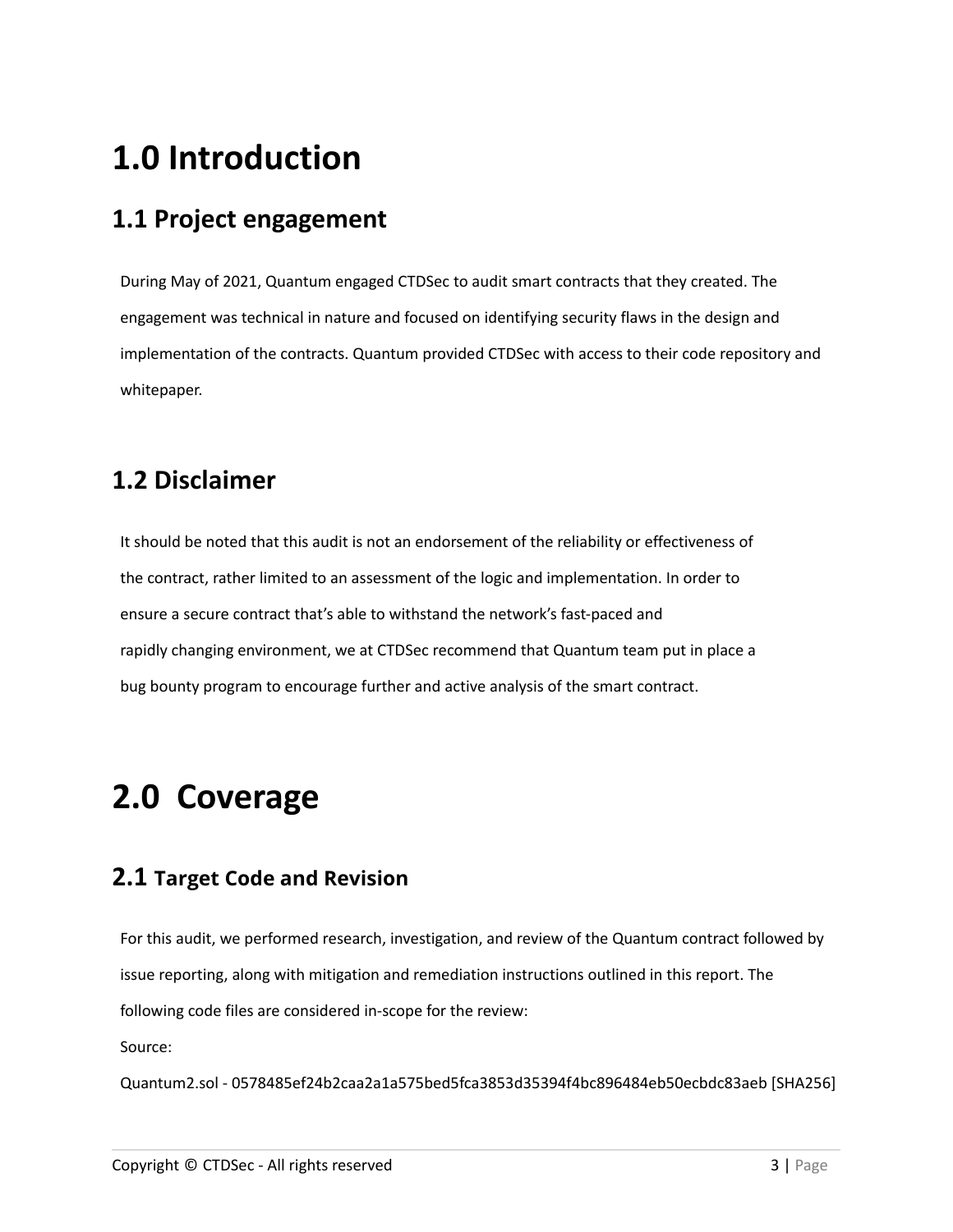#### <span id="page-3-0"></span>**2.2 Attacks made to the contract**

In order to check for the security of the contract, we tested several attacks in order to make sure that the contract is secure and follows best practices.

| N <sub>o</sub> | <b>Issue description.</b>                                                                                                                                                                                                                                                                                                 | <b>Checking status</b>                                    |
|----------------|---------------------------------------------------------------------------------------------------------------------------------------------------------------------------------------------------------------------------------------------------------------------------------------------------------------------------|-----------------------------------------------------------|
| $\mathbf{1}$   | Compiler warnings.                                                                                                                                                                                                                                                                                                        | <b>PASSED</b>                                             |
| $\overline{2}$ | Race conditions and Reentrancy. Cross-function race<br>conditions.                                                                                                                                                                                                                                                        | <b>PASSED</b>                                             |
| 3              | Possible delays in data delivery.                                                                                                                                                                                                                                                                                         | <b>PASSED</b>                                             |
| 4              | Oracle calls.                                                                                                                                                                                                                                                                                                             | <b>PASSED</b>                                             |
| 5              | Front running.                                                                                                                                                                                                                                                                                                            | <b>PASSED</b>                                             |
| 6              | Timestamp dependence.                                                                                                                                                                                                                                                                                                     | <b>PASSED</b>                                             |
| $\overline{7}$ | Integer Overflow and Underflow.                                                                                                                                                                                                                                                                                           | <b>PASSED</b>                                             |
| 8              | DoS with Revert.                                                                                                                                                                                                                                                                                                          | <b>PASSED</b>                                             |
| 9              | DoS with block gas limit.                                                                                                                                                                                                                                                                                                 | <b>LOW ISSUES -</b><br><b>FIXED BY DEV</b><br><b>TEAM</b> |
| 10             | Methods execution permissions.                                                                                                                                                                                                                                                                                            | <b>PASSED</b>                                             |
| 11             | Economy model. If application logic is based on an<br>incorrect economic model, the application would not<br>function correctly and participants would incur financial<br>losses. This type of issue is most often found in bonus<br>rewards systems, Staking and Farming contracts, Vault and<br>Vesting contracts, etc. | <b>PASSED</b>                                             |
| 12             | The impact of the exchange rate on the logic.                                                                                                                                                                                                                                                                             | <b>PASSED</b>                                             |
| 13             | Private user data leaks.                                                                                                                                                                                                                                                                                                  | <b>PASSED</b>                                             |
| 14             | Malicious Event log.                                                                                                                                                                                                                                                                                                      | <b>PASSED</b>                                             |
| 15             | Scoping and Declarations.                                                                                                                                                                                                                                                                                                 | <b>PASSED</b>                                             |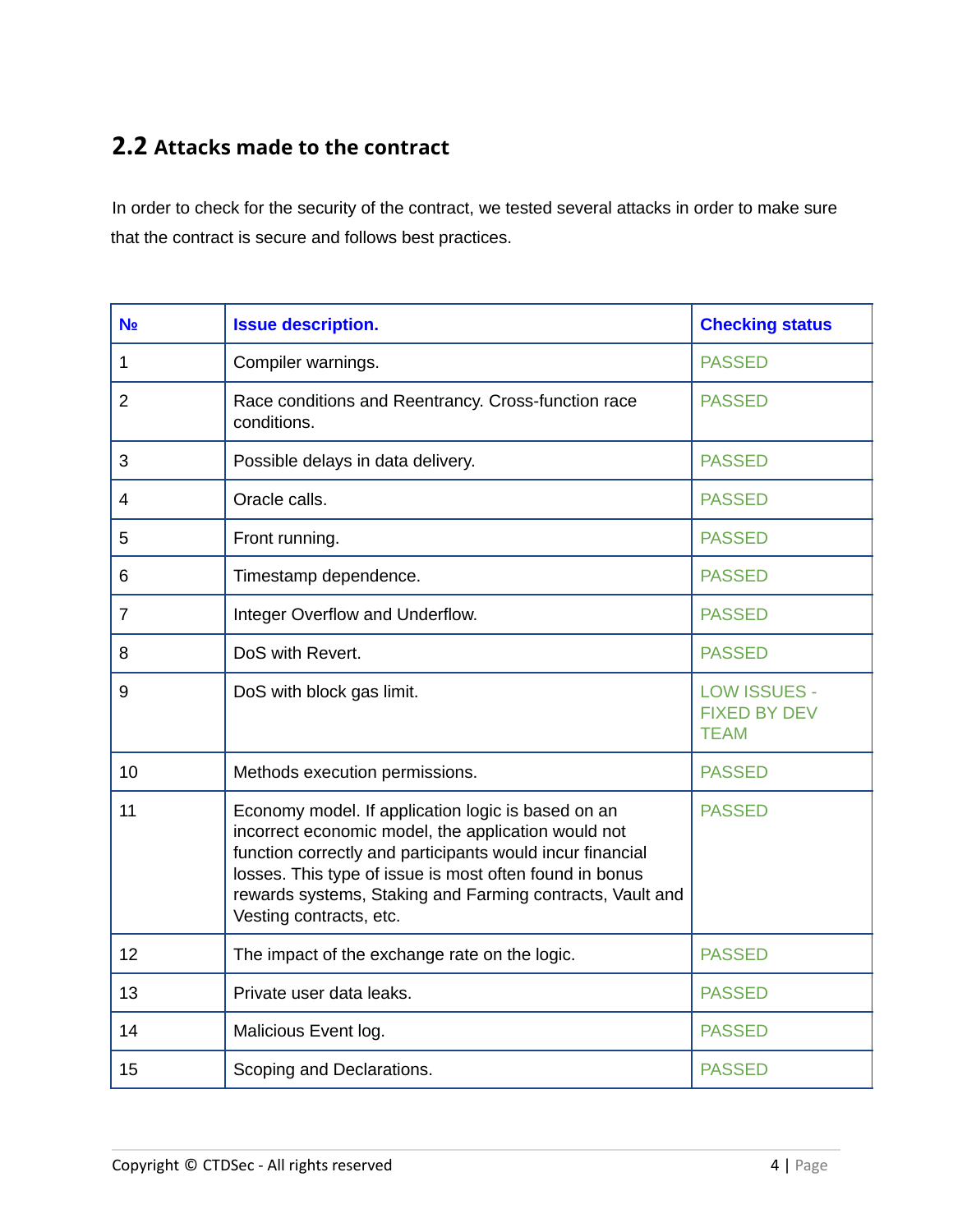| 16 | Uninitialized storage pointers.          | <b>PASSED</b> |
|----|------------------------------------------|---------------|
| 17 | Arithmetic accuracy.                     | <b>PASSED</b> |
| 18 | Design Logic.                            | <b>PASSED</b> |
| 19 | Cross-function race conditions.          | <b>PASSED</b> |
| 20 | Safe Zeppelin module.                    | <b>PASSED</b> |
| 21 | Fallback function security.              | <b>PASSED</b> |
| 22 | Overpowered functions / Owner privileges | <b>PASSED</b> |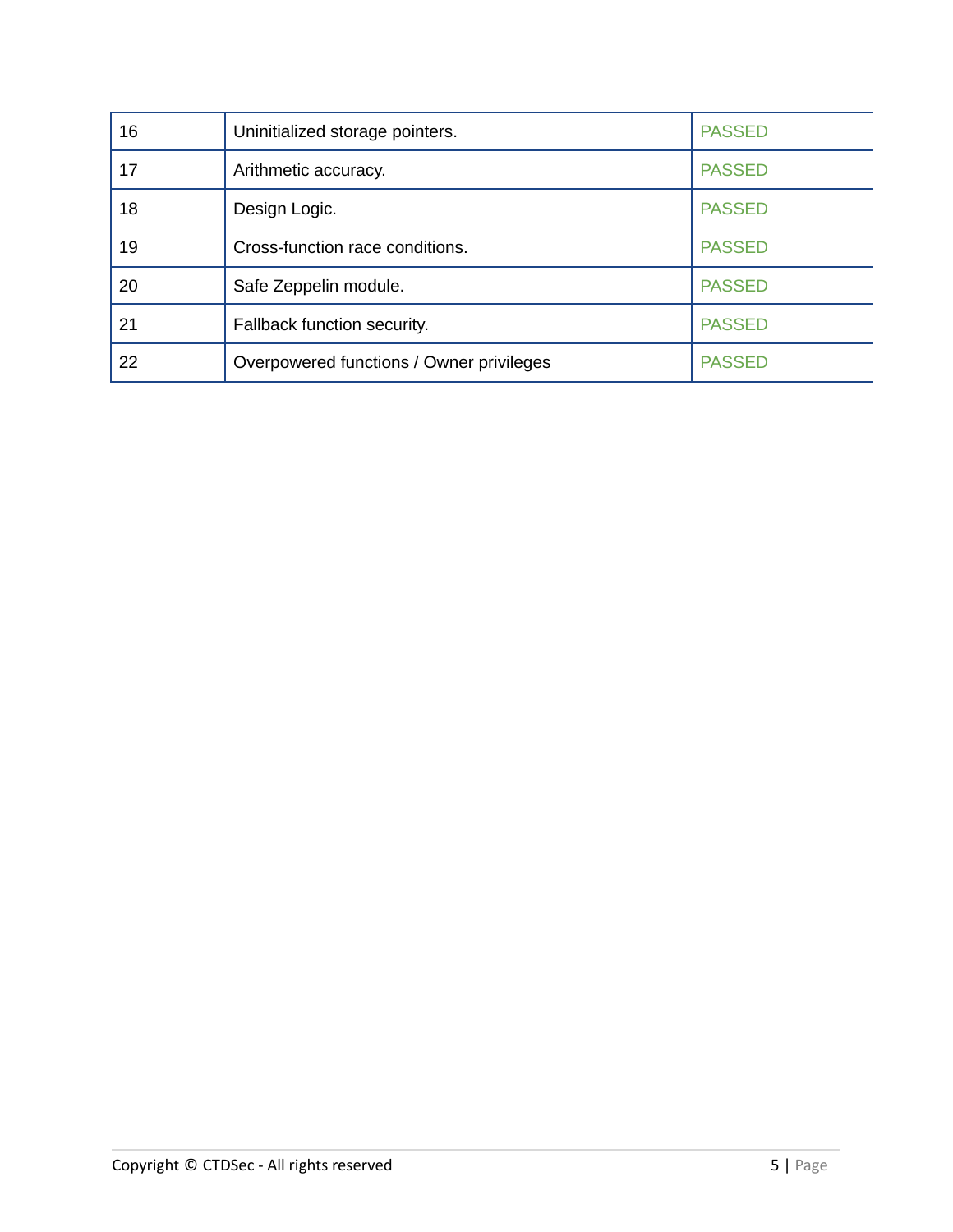### <span id="page-5-0"></span>**3.0 Security Issues**

#### <span id="page-5-1"></span>**3.1 High severity issues [0]**

No high severity issues found.

#### <span id="page-5-2"></span>**3.2 Medium severity issues [0]**

No medium severity issues found.

#### <span id="page-5-3"></span>**3.3 Low severity issues [1]**

#### *1.OUT OF GAS*

#### **Issue:**

The function **includeInReward** uses the loop to find and remove addresses from the \_excluded list. Function will be aborted with OUT\_OF\_GAS exception if there will be a long excluded addresses list.

The function **\_getCurrentSupply** also uses the loop for evaluating total supply. It also could be aborted with OUT\_OF\_GAS exception if there will be a long excluded addresses list.

#### **Recommendation:**

Check that the excluded array length is not too big.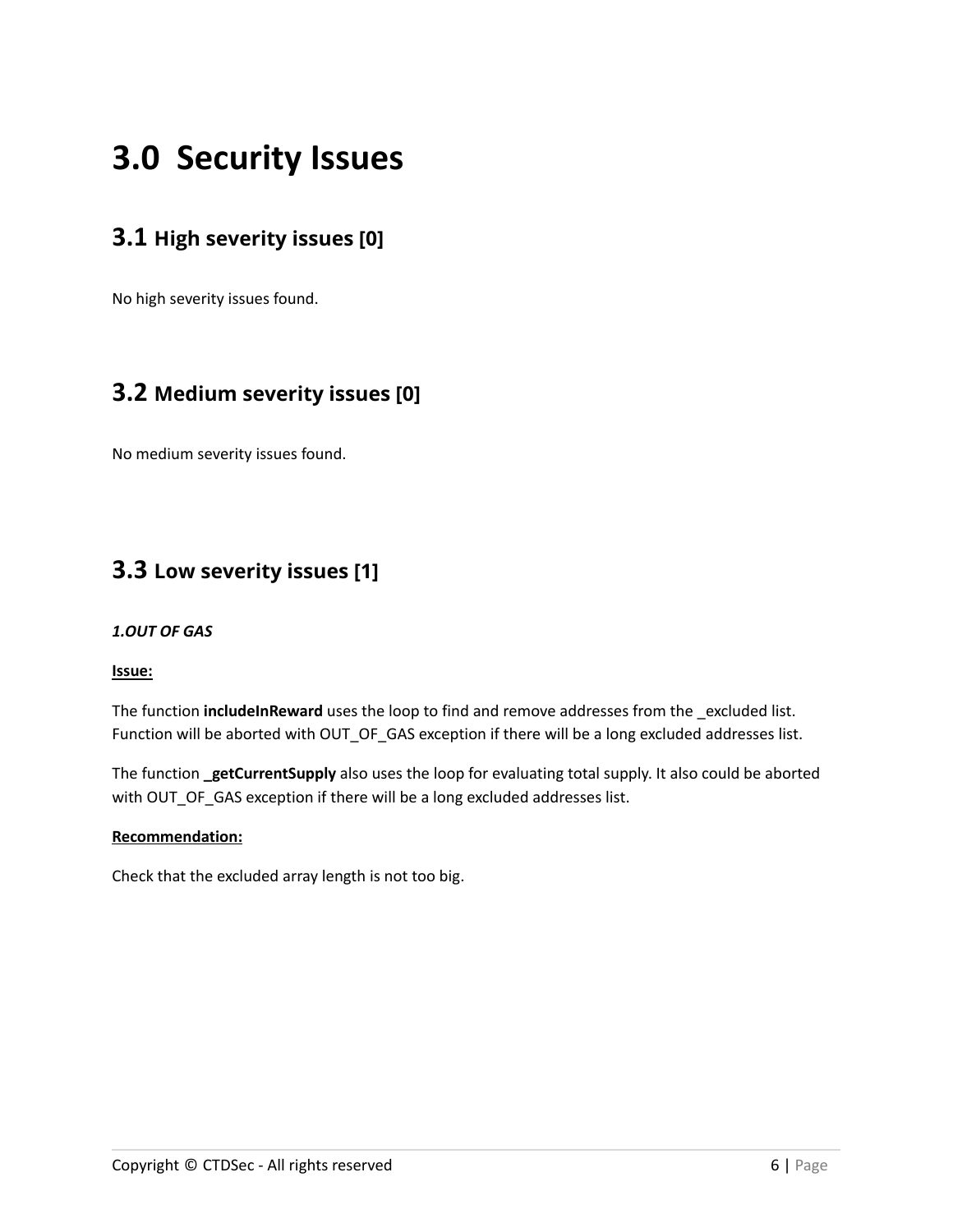#### **Functions outline**

- + Context
	- [Int] \_msgData
	- Int] msgSender
- $+$  [Int] IERC20
	- [Ext] totalSupply
	- [Ext] balanceOf
	- [Ext] transfer #
	- [Ext] allowance
	- $-$  [Ext] approve  $#$
	- [Ext] transferFrom #
- + [Lib] SafeMath
	- [Int] add
	- [Int] sub
	- [Int] sub
	- $-$  [lnt] mul
	- [Int] div
	- [Int] div
	- [Int] mod
	- [Int] mod
- + [Lib] Address
	- [Int] isContract
	- [Int] sendValue #
	- [Int] functionCall #
	- [Int] functionCall #
	- [Int] functionCallWithValue #
	- [Int] functionCallWithValue #
	- [Prv] \_functionCallWithValue #
- + Ownable (Context)
	- [Pub] <Constructor>#
	- [Pub] owner
	- [Pub] renounceOwnership #
		- modifiers: onlyOwner
	- [Pub] transferOwnership #
		- modifiers: onlyOwner
	- [Pub] geUnlockTime
	- $-$  [Pub] lock  $#$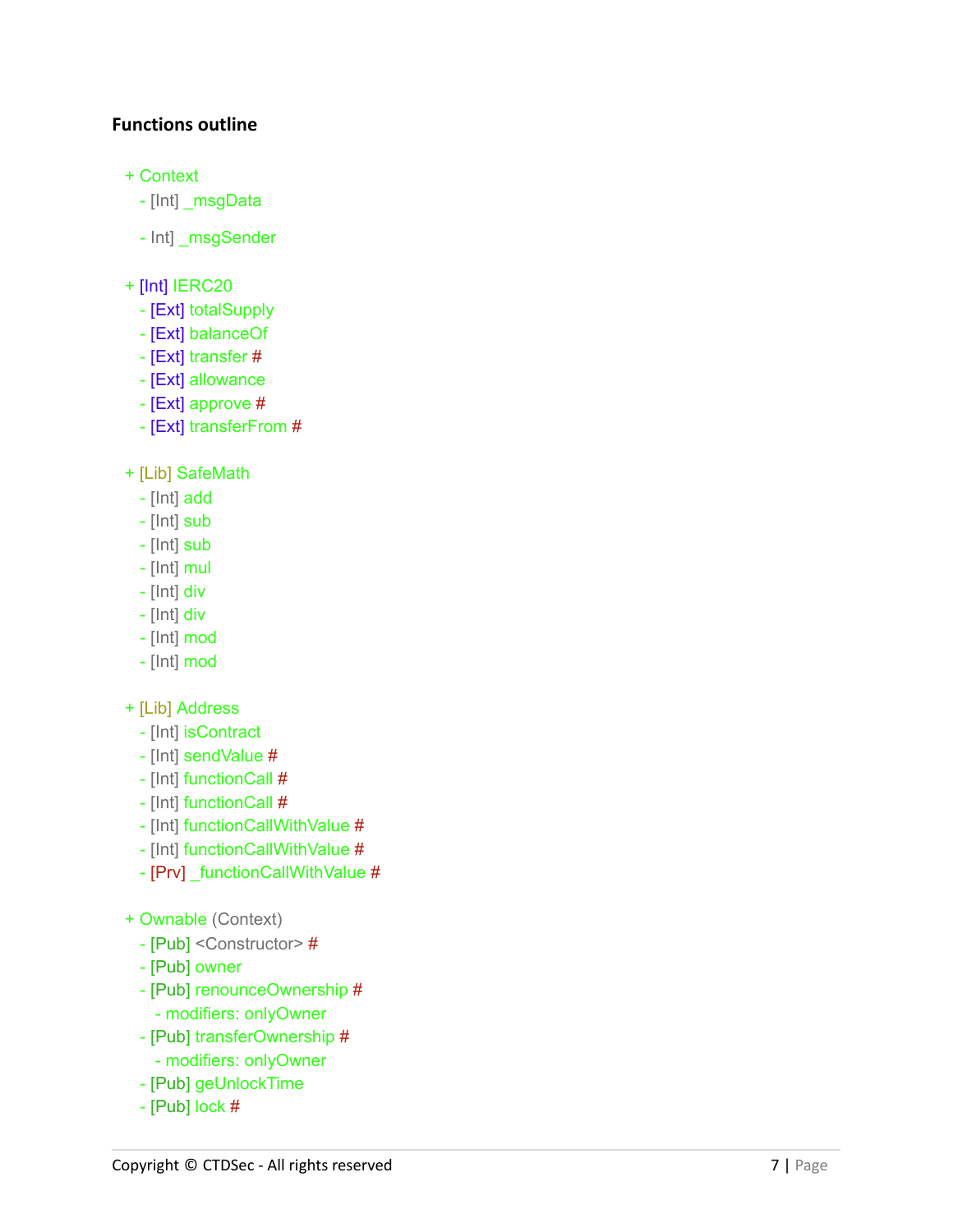- modifiers: onlyOwner
- [Pub] unlock #
- + [Int] IUniswapV2Factory
	- [Ext] feeTo
	- [Ext] feeToSetter
	- [Ext] getPair
	- [Ext] allPairs
	- Ext] allPairsLength
	- [Ext] createPair #
	- $-$  [Ext] setFeeTo  $#$
	- [Ext] setFeeToSetter #
- + [Int] IUniswapV2Pair
	- [Ext] name
	- [Ext] symbol
	- [Ext] decimals
	- [Ext] totalSupply
	- [Ext] balanceOf
	- [Ext] allowance
	- $-$  [Ext] approve  $#$
	- $-$  [Ext] transfer  $#$
	- [Ext] transferFrom #
	- [Ext] DOMAIN\_SEPARATOR
	- [Ext] PERMIT\_TYPEHASH
	- [Ext] nonces
	- $-$  [Ext] permit #
	- [Ext] MINIMUM\_LIQUIDITY
	- [Ext] factory
	- [Ext] token0
	- [Ext] token1
	- [Ext] getReserves
	- [Ext] price0CumulativeLast
	- [Ext] price1CumulativeLast
	- [Ext] kLast
	- $-$  [Ext] mint #
	- $-$  [Ext] burn #
	- $-$  [Ext] swap #
	- $-$  [Ext] skim #
	- $-$  [Ext] sync #
	- [Ext] initialize #
- + [Int] IUniswapV2Router01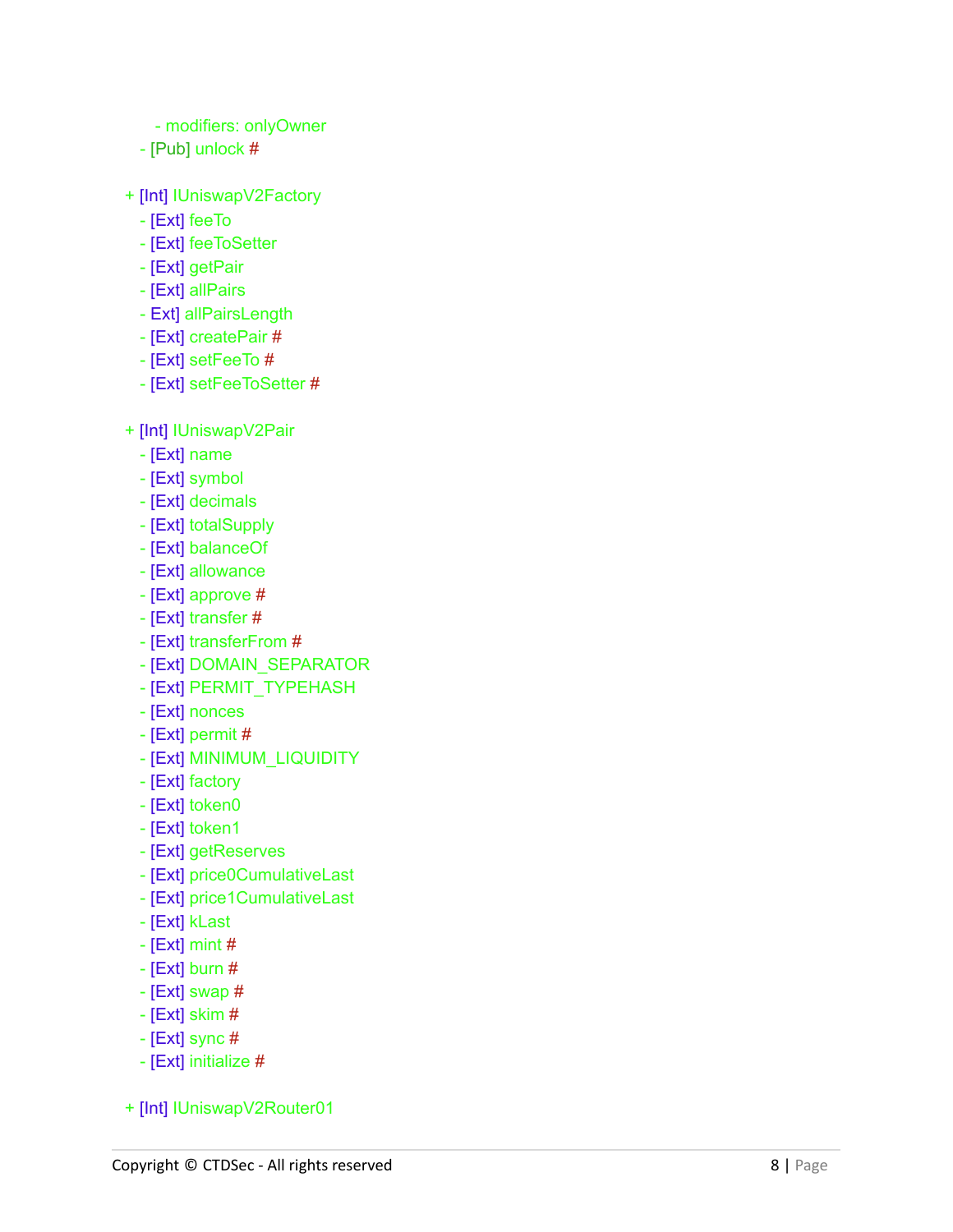- [Ext] factory
- [Ext] WETH
- [Ext] addLiquidity #
- [Ext] addLiquidityETH (\$)
- [Ext] removeLiquidity #
- [Ext] removeLiquidityETH #
- [Ext] removeLiquidityWithPermit #
- [Ext] removeLiquidityETHWithPermit #
- [Ext] swapExactTokensForTokens #
- [Ext] swapTokensForExactTokens #
- [Ext] swapExactETHForTokens (\$)
- [Ext] swapTokensForExactETH #
- Ext] swapExactTokensForETH #
- [Ext] swapETHForExactTokens (\$)
- [Ext] quote
- [Ext] getAmountOut
- [Ext] getAmountIn
- [Ext] getAmountsOut
- [Ext] getAmountsIn
- + [Int] IUniswapV2Router02 (IUniswapV2Router01)
	- [Ext] removeLiquidityETHSupportingFeeOnTransferTokens #
	- [Ext] removeLiquidityETHWithPermitSupportingFeeOnTransferTokens #
	- [Ext] swapExactTokensForTokensSupportingFeeOnTransferTokens #
	- [Ext] swapExactETHForTokensSupportingFeeOnTransferTokens (\$)
	- [Ext] swapExactTokensForETHSupportingFeeOnTransferTokens #
- + Quantum (Context, IERC20, Ownable)
	- [Pub] <Constructor> #
	- [Pub] name
	- [Pub] symbol
	- [Pub] decimals
	- [Pub] totalSupply
	- [Pub] balanceOf
	- [Pub] transfer #
	- [Pub] allowance
	- [Pub] approve #
	- [Pub] transferFrom #
	- [Pub] increaseAllowance #
	- [Pub] decreaseAllowance #
	- [Pub] isExcludedFromReward
	- [Pub] totalFees
	- [Pub] nukeEm #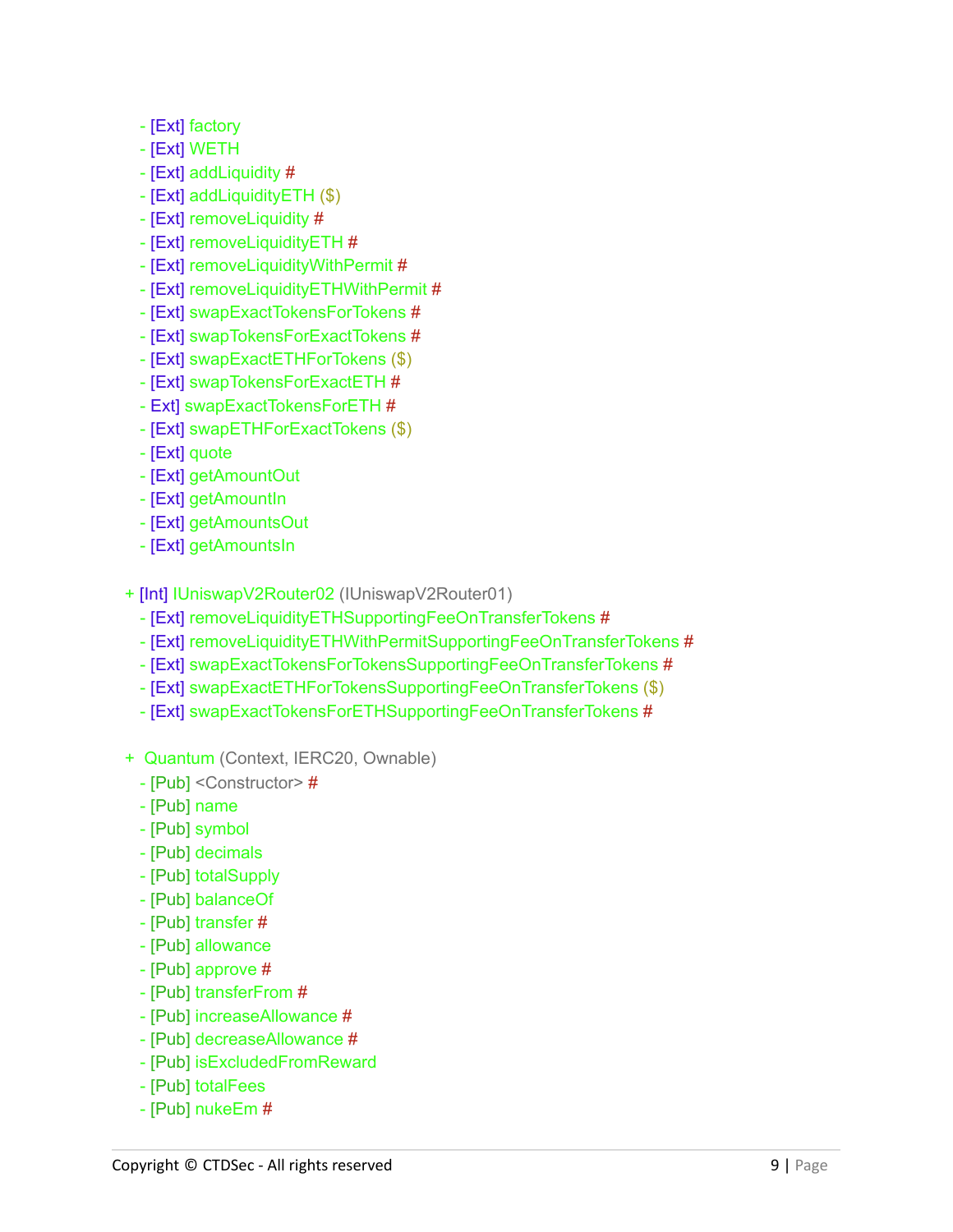- modifiers: onlyOwner
- [Pub] enableFees #
- modifiers: onlyOwner
- [Pub] deliver #
- [Pub] reflectionFromToken
- [Pub] tokenFromReflection
- [Pub] excludeFromReward #
- modifiers: onlyOwner
- [Ext] includeInReward #
- modifiers: onlyOwner
- [Prv] \_approve #
- [Prv] \_transfer #
- [Prv] swapAndLiquify #
- modifiers: lockTheSwap
- [Prv] swapTokensForEth #
- [Prv] \_tokenTransfer #
- Prv] \_transferStandard #
- [Prv] \_transferToExcluded #
- [Prv] \_transferFromExcluded #
- [Prv] \_transferBothExcluded #
- [Prv] \_reflectFee #
- [Prv] \_getValues
- [Prv] \_getTValues
- [Prv] \_getRValues
- [Prv] \_getRate
- [Prv] \_getCurrentSupply
- [Prv] \_takeLiquidity #
- [Prv] calculateTaxFee
- [Prv] calculateLiquidityFee
- [Prv] removeAllFee #
- [Prv] restoreAllFee #
- [Pub] isExcludedFromFee
- [Pub] excludeFromFee # - modifiers: onlyOwner
- [Pub] includeInFee #
- modifiers: onlyOwner

-

- [Ext] setTaxFeePercent #
- modifiers: onlyOwner
- [Ext] setLiquidityFeePercent #
	- modifiers: onlyOwner
	- [Pub] setStudioWallet #
	- modifiers: onlyOwner
	- [Pub] setGameWallet #